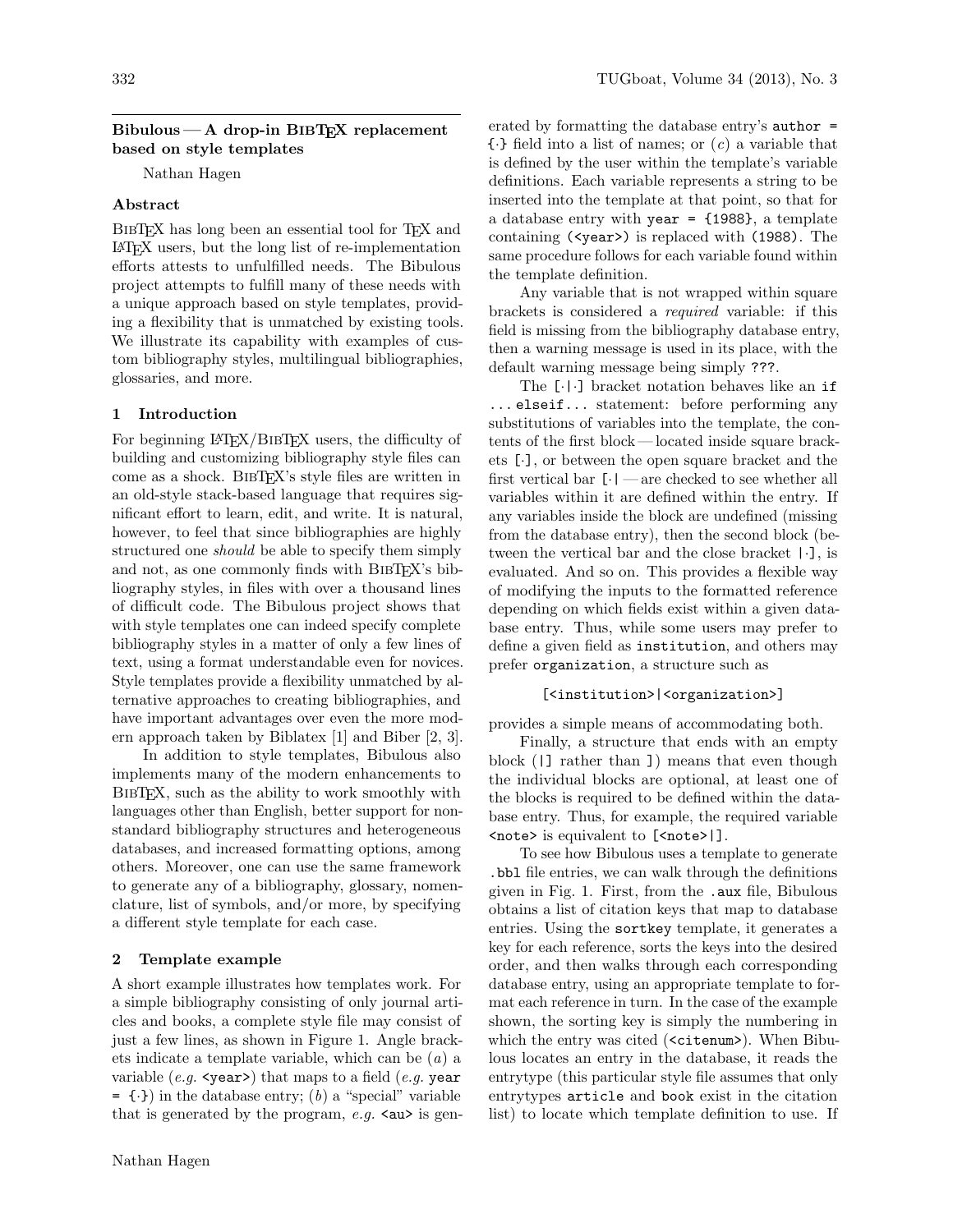```
short.bst
TEMPLATES:
article = <au>, \enquote{<title>,} \textit{<journal>} \textbf{<volume>}: ...
          [<startpage>--<endpage>|<startpage>|<eid>|] (<year>).[<note>]
book = [<au>|<ed>|], \textit{<title>} (<publisher>, <year>)...
       [, pp.~<startpage>--<endpage>]. [<note>]
SPECIAL-TEMPLATES:
sortkey = <citenum>
citelabel = <citenum>
```
Figure 1: A style template file example. An ellipsis  $(\ldots)$  at the end of a line indicates a line continuation. All entries in the "Special Templates" section of the file are optional, and are used to replace default settings.

the current database entry is an article entrytype, Bibulous will find the list of variables in the article template definition and begin replacing them one by one with their corresponding fields. The <au> variable represents a formatted string of author names (formatted from the author field according to default options, in this case), followed by a comma and a space. If no author field is found in the bibliography entry, then it inserts "???" there to indicate a missing required field. Next it locates the title field and inserts it, with a comma, inside \enquote{·} formatting instructions. Next follows an italicized journal name, and a boldface volume number. All of these so far are designated as required fields. Next, if the pages field is found in the entry's database, Bibulous will parse the start and end page numbers (assuming that the pages field uses dash-delimited page identifiers) and insert them here using an en-dash separator. If the pages field contains only one page, then the endpage variable will be undefined, and Bibulous will attempt to use the next block, which uses only the startpage. If the pages field is missing entirely from the database entry, then Bibulous checks to see if the eid (electronic identifier) field is defined, and if so uses it instead. However, if the pages and eid fields are both undefined, then the code inserts "???". Finally, the template instructs putting the year inside parentheses, and if a note field is defined in the entry, then it is added onto the end (following the period). If note is not defined, then Bibulous adds nothing.

The book template in the example follows a similar procedure, but has different required and optional fields. The list of names at the beginning of the reference, for example, can be either a list of authors or a list of editors (with preference given to authors, if defined in the entry). The book template also requires a publisher field to be inserted inside the parentheses with the publication year.

The sortkey "special template" allows users flexibility in defining how they want their citations

sorted. The default is simply to sort by numerical order (sortkey =  $\langle$ citenum>), but one can also choose to sort by author name, then title, then year, as in

```
sortkey = <authorlist.0.last>...
          <authorlist.0.first>...
          [<title>|<br/>booktitle>]<year>
```
or, if a user wants the entry to define a special sort for any given entry, then they can use any fields within the entry that they wish. For example, to have an author sorted under a different name than is used in the reference, one can add a sortname key to the database entry and redefine the sortkey template as

```
sortkey = [<sortname>|<authorlist.0.last>...
          <authorlist.0.first>|][<title>|...
          <booktitle>]<year>
```
And likewise for any other field such as sorttitle or sortyear for modifying citation sorting.

The final item that Bibulous needs to specify for the reference is its item label— the label that goes at the front of the reference, and is often the same as the sortkey. This label is generated using the citelabel template. For scientific journal articles the most common choice for this is the citation number (*e.g.* citelabel =  $\leq$ citenum>). For other areas of study, the reference labels may, for example, take the form of the first author's last name, then first name, then year, as in the following example:

```
citelabel = \textbf{<} \textbf{+} \cdot 0. last, ...
             <authorlist.0.first> (<year>).}
```
This can produce a reference list like the following:

- Schmader, Toni (2002). Gender identification moderates stereotype threat effects on women's math performance. Journal of Experimental Social Psychology, 38, 194–201.
- Steele, Claude (1997). A threat in the air: How stereotypes shape intellectual identity and performance. American Psychologist, 52, 613–629.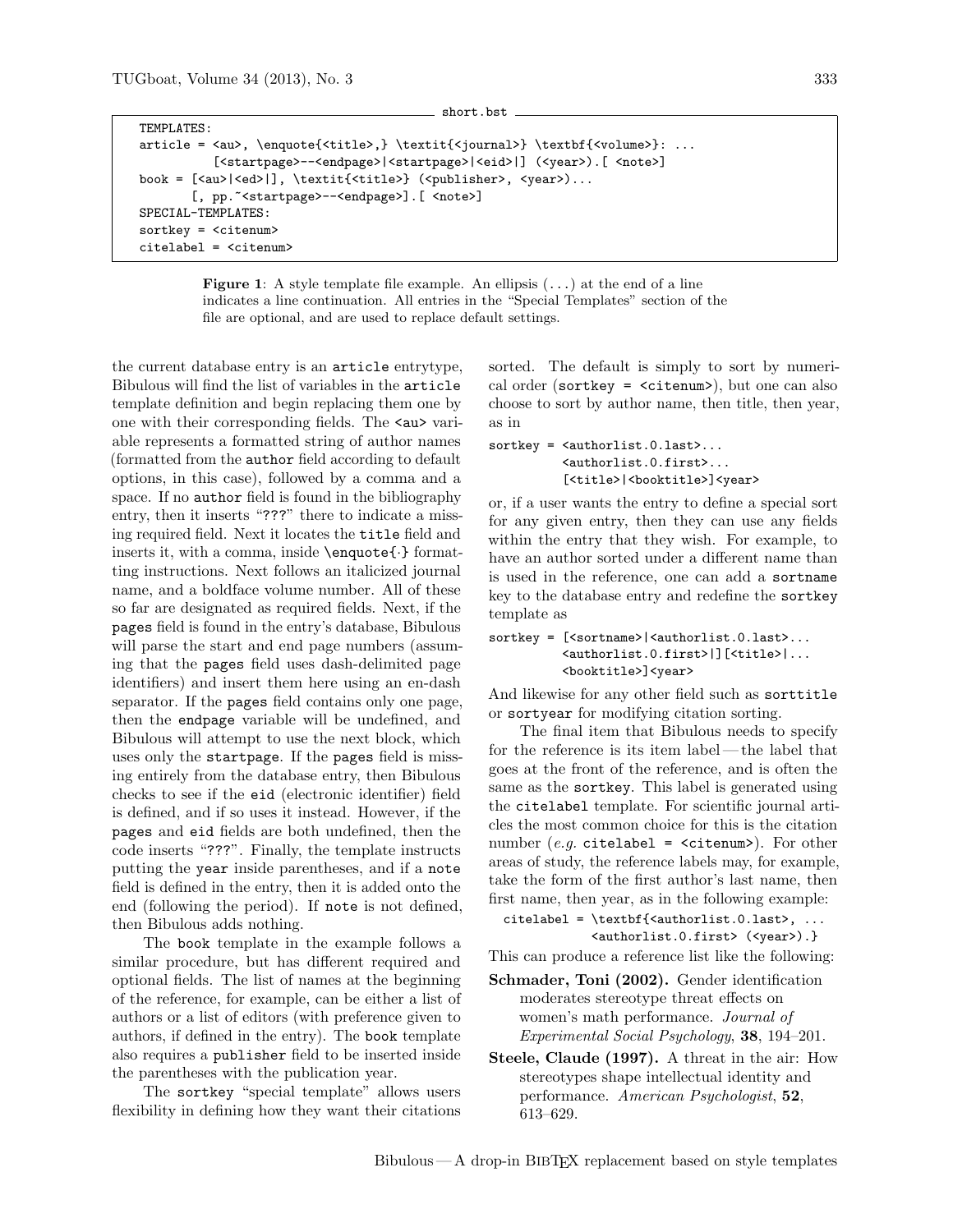```
TEMPLATES:
article = <au>. \enquote{[\href{<url>}{<title>}|\href{<doi>}{<title>}|<title>}],} ...
       \textit{<journal>} <volume>(<number>): [<startpage>--<endpage>|...
       <startpage>|<eid>|] (<year>).
inproceedings = <au>, \enquote{[\href{<url>}{<title>}|\href{<doi>}{<title>}|...
       <title>|],} in \textit{<booktitle>}[, <ed.if_singular(editorlist, edmsg1, ...
       edmsg2)>][, in <series>][, vol. ~<volume>][, pp. ~<startpage>--<endpage>|, ...
       <eid>] (<year>).
SPECIAL-TEMPLATES:
authorlist = <author.to_namelist()>
editorlist = <editor.to_namelist()>
authorname.n = [<authorlist.n.first.initial()>. ][<authorlist.n.middle.initial()>. ]...
               [<authorlist.n.prefix> ]<authorlist.n.last>[, <authorlist.n.suffix>]
au = \langleauthorname.0>, ...,\{\text{and }}\langleauthorname.9>
editorname.n = [<editorlist.n.first.initial()>. ][<editorlist.n.middle.initial()>. ]...
               [<editorlist.n.prefix> ]<editorlist.n.last>[, <editorlist.n.suffix>]
ed = <editorname.0>, ...,{ and }<editorname.3>
OPTIONS:
etal_message = , \textit{et~al.}
edmsg1 =, ed.
edmsg2 = , eds
```
ieee.bst

Figure 2: Two example entrytype templates for an IEEE format bibliography. For the hyperlinked title, the template allows use of either a url or a doi field in the database entry.

Figure 2 shows how Bibulous can be used to develop custom bibliography styles, using an example that incorporates hyperlinks into the document title of each reference. In going from the style used in Fig. 1 to the new article style in Fig. 2, we have to convert from using italics for titles to using quotation marks around a hyperlinked text (if a url or doi field is provided in the entry), from using boldface to standard typeface for the volume, and adding an issue number in parentheses. The inproceedings style uses the same format for hyperlinked titles, and adds the ability to format fields such as booktitle and series, and provides a separate list of editors. For BibTEX, modifying an existing style file to achieve these changes would be a daunting task for a casual user. Biblatex has succeeded in making this much easier, but with templates it can be easier still.

The other major change in going from Fig. 1 to Fig. 2 is in the special template definitions, where we can find several new constructions. The first is a "dot" operator placed after a variable inside the angle brackets. This can be used to apply an index— as in the case of a list or a dictionary type of variable— or an operator, as in .to namelist() or .initial(). An index can be explicit, as in <authorlist.0>, which indicates taking the zeroth element of the list-type variable authorlist, or implicit, as in editorname.n. For an implicit index, the construction <editorname.0> used in conjunction with the variable definition for editorname.n indicates that all instances of the implicit index n in the template should be replaced with the explicit index 0. Finally, an ellipsis occurring in the middle of a string indicates an implicit loop. Thus, the definition

<editorname.0>, ...,{ and }<editorname.3> is equivalent to <editorname.0> when there is only one editor in the database entry, or equivalent to

```
<editorname.0> and <editorname.1>
```
when there are only two. For three editors, the implicit loop expands the template to

```
<editorname.0>, <editorname.1>, and
<editorname.2>
```
and for four,

<editorname.0>, <editorname.1>,

<editorname.2>, and <editorname.3>

Since the template does not specify the format for more than four editor names, the code builds an et al. construction when there more than the specified number of names, so that the result becomes

```
<editorname.0>, <editorname.1>,
<editorname.2>, <editorname.3>,
\textit{et~al.}
```
where the form of the string ", et al." is specified by an etal message keyword option.

The implicit index and implicit loop features are only necessary when one needs to customize the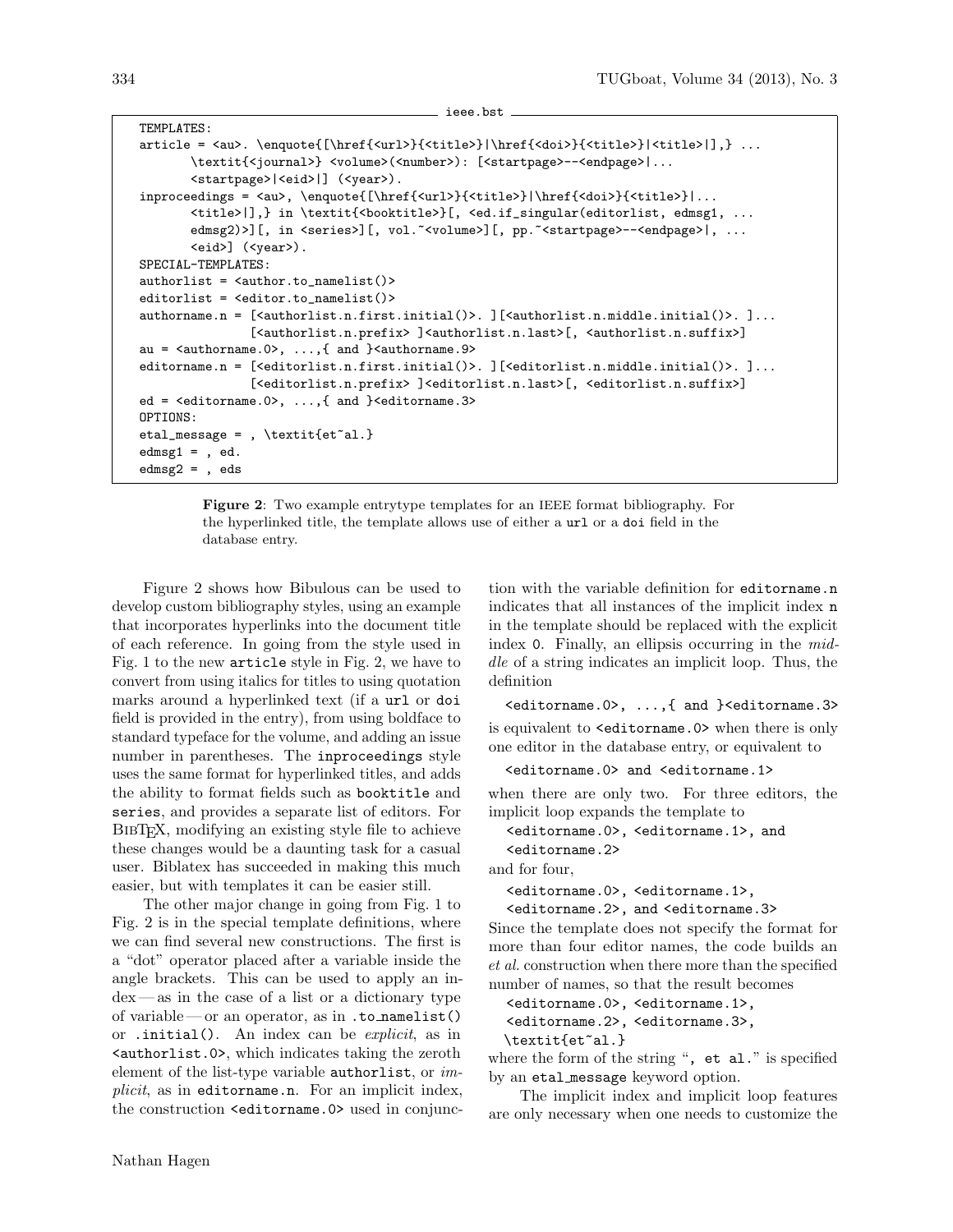| ______ moviedb.bib _______              |                                                                                                                                                                                                                                                                   |  |  |
|-----------------------------------------|-------------------------------------------------------------------------------------------------------------------------------------------------------------------------------------------------------------------------------------------------------------------|--|--|
| $@movie{key,}$                          | TEMPLATES:                                                                                                                                                                                                                                                        |  |  |
| title = $\{ \ldots \},\$                | movie = $\n$ stars{ <rating>} \color{blue}{</rating>                                                                                                                                                                                                              |  |  |
| director = $\{ \ldots \}$ ,             | <title>}\color{black}, <director> (\year&gt;).</director></title>                                                                                                                                                                                                 |  |  |
| $year = {},$                            | SPECIAL-TEMPLATES:                                                                                                                                                                                                                                                |  |  |
| rating = $\{ \ldots \}$                 | $editor = \langle director \rangle$                                                                                                                                                                                                                               |  |  |
|                                         | editorlist = $\leq$ $\leq$ $\leq$ $\leq$ $\leq$ $\leq$ $\leq$ $\leq$ $\leq$ $\leq$ $\leq$ $\leq$ $\leq$ $\leq$ $\leq$ $\leq$ $\leq$ $\leq$ $\leq$ $\leq$ $\leq$ $\leq$ $\leq$ $\leq$ $\leq$ $\leq$ $\leq$ $\leq$ $\leq$ $\leq$ $\leq$ $\leq$ $\leq$ $\leq$ $\leq$ |  |  |
|                                         | sortkey = <-year> <title><editorlist.0.last></editorlist.0.last></title>                                                                                                                                                                                          |  |  |
| ___ moviedb.tex _____                   | $citelabel = None$                                                                                                                                                                                                                                                |  |  |
| %% In preamble:                         | OPTIONS:                                                                                                                                                                                                                                                          |  |  |
| \usepackage{expl3}                      | $bibitemsep = 0pt$                                                                                                                                                                                                                                                |  |  |
| \ExplSyntax0n                           |                                                                                                                                                                                                                                                                   |  |  |
| \cs_new_eq:NN \Repeat \prg_replicate:nn |                                                                                                                                                                                                                                                                   |  |  |
| \ExplSyntax0ff                          | 1. ***** The Inheritance, Per Fly $(2003)$ .                                                                                                                                                                                                                      |  |  |
| \newcommand{\nstars}[1]{\parbox{3em}{%  | 2. **** The Celebration, Thomas Vinterberg (1998).                                                                                                                                                                                                                |  |  |
| $\Re\text{#1}$ {\$\star\$}}}            | The Kingdom, Lars von Trier (1994).<br>$3. \star$                                                                                                                                                                                                                 |  |  |
|                                         |                                                                                                                                                                                                                                                                   |  |  |

Figure 3: An example illustrating the use of Bibulous' style templates for a movie database. The citation sorting order is defined to be by year in descending order (the minus sign within the variable name inverts the direction of the sort), followed by title and then director's last name. Note that the editor = <director> special template is necessary in order to map the director field to the editor field.

namelist formats with more flexibility than that allowed by Bibulous' standard keyword arguments. Thus, for most styles these structures are not necessary, and one can use the default namelist format, modified through keyword arguments.

The .if\_singular(arg1, arg2, arg3) operator is unique in that it accepts arguments. This allows it to insert arg2 if arg1 is singular, or arg3 if plural. Here, the operator is given the argument <editorlist>, which has one entry if the editor field in the database entry contains only one name. In this case it returns the argument edmsg1, defined in the options list as ", ed.". If more than one editor name is found in the database entry, then the operator returns the argument edmsg2, defined in the options list as ", eds".

#### 3 Unorthodox bibliography styles

Templates allow easy customization of how BIBTFXformat database entries are displayed. Fig. 3 shows an example .bib database structure, and a corresponding template file, for the display of a movie database. This simple example defines a L<sup>AT</sup>EX command  $\nabla$ stars $\{\cdot\}$  for printing N stars as a display of the rating variable, shows the use of color commands, and works with new database fields. Thus, any LATEX markup the user wishes to incorporate into a bibliography, or into any database formatter, can be implemented in Bibulous' style templates.

Another important feature of style templates is that they are language agnostic. For example, if we replace

TEMPLATES: article = <au>, \enquote{... book = [<au>|<ed>...

from the style template with

学術論文 = <au>, \enquote{...  $\pm$  =  $\lceil$  <au >  $\rceil$  <ed >...

(学術論文 and 本 are the Japanese words for "journal article" and "book"), then we can use the Japanese forms for every entry in the bibliography database, so that entries in the .bib file would have the form

```
@学術論文{entrykey, ...
@本{entrykey, ...
```
Since this shows only the entry types and not the database fields in a non-English language, this still shows an English-language-centric implementation, but here is a fully Japanese style template:

本 = <著者名>, <題名> (<年>).

with a corresponding example database file entry

```
@本{漱石1906,
  題名 = {草枕},
  著者名 = {夏目 漱石},
  4 = 1906,}
```
The important feature here is that Bibulous does not need to know anything about the languages used in the database, the template, or the .tex file. It only needs to be able to convert the symbols to Unicode so that it can match any symbol from one file to that in another. And since Bibulous' internals are written entirely in UTF-8 compliant code, multilingualism and localization come easily. Bibulous is even flexible enough to allow the use of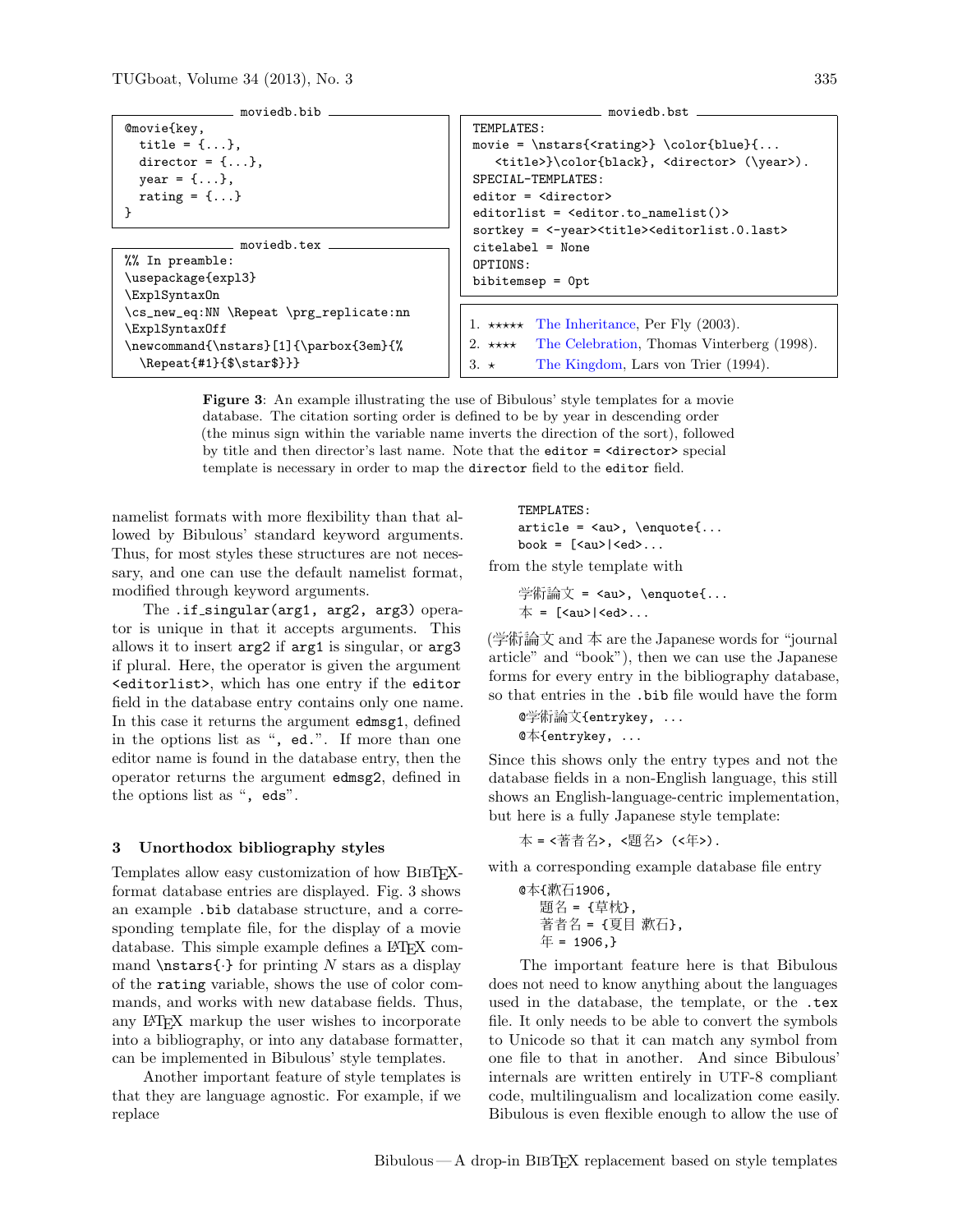```
TEMPLATES:
collection = [<for_japanese_audience><author_ja>, <title_ja>[, <volume>巻] (...
   <publisher_ja> <year>).|<for_english_audience><author_en>, <title_ja> ...
   (<title_romaji>) {\makeopenbracket}<title_en>{\makeclosebracket}...
   [, vol.~<volume>] (<publisher>, <address>, <year>).|<for_english_audience>...
   <author>, <title>[, vol.~<volume>] (<publisher>, <address>, <year>)|]
OPTIONS:
document_language = Japanese ## whether the document is for a Japanese audience
VARIABLES:
for_japanese_audience = '{}' if (options['document_language'] == 'Japanese') else None
for\_english\_audience = '{}' if (options['document_language'] == 'English') else None
```
Figure 4: Template file for the multi-language bibliography example.

mathematics markup within keys and labels, even though LATEX itself currently cannot handle this.

Another example of Bibulous' versatility in dealing with multiple languages is that of an "audience switch". The following example is adapted from a query made online [4]. For a single database file that can be used inside both English-language and Japanese-language publications, an English-language format should allow Japanese entries in the bibliography with author names in both kanji and romanized characters. Titles should also be given in this dual form, but sometimes with an English translation provided. English-language citations should appear as normal. In a Japanese-language publication, however, the Japanese entries should have the author, title, etc. in Japanese form without roman letters or English. Here is an example database entry:

```
@collection{Tsuruta2006,
 address_ja = {東京,
 address_romaji = {Tōkyō}
 author_ja = \{\angle\{m} \Box\} 匡夫 },
 author_en = {Tadao Tsuruta}
 publisher_ja = {新技術コミュニケーションズ},
 publisher_en = {Shin'gijutsu
                 Communications},
 title_ja = {光の鉛筆},
 title_romaji = {Hikari no empitsu},
 title_en = {Pencil of light},
 volume = 7,
 year = 2006}
```
The corresponding style template file is shown in Fig. 4. The template is structured into two large optional blocks, and the selection of one or the other is decided by the document\_language option variable defined by the user within the file. The formatted result will look something like the following for a Japanese audience

- 1. 夏目 漱石, 草枕 (春陽堂 1906).
- 2. 柳田 聖山, 禪學叢書, 10巻 (中文出版社 1974– 1977).
- 3. 鶴田 匡夫, 光の鉛筆, 7巻 (新技術コミュニケー ションズ 2006).

and the following for an English-language audience

- 1. Soseki Natsume, 草枕 (Kusamakura) [Pillow of Grass] (Shun'yōdō Publishing, Tōkyō 1906).
- 2. Seizan Yanagida, 禪學叢書 (Zengaku sōsho) [Collected Materials for the Study of Zen], vol. 10 (Chinese Book Publ. Co., Kyōtō 1974–1977).
- 3. Tadao Tsuruta, 光の鉛筆 (Hikari no empitsu) [Pencil of Light], vol. 7 (Shin'gijutsu Communications, Tōkyō  $2006$ ).

Thus, the template shown in Fig. 4 is not only flexible enough to handle custom database types and heterogeneous fields, but also different audience languages. Note that the example uses fields in English rather than in Japanese  $(e.g.$  author ja rather than 著者名) in both the database and the template in order to illustrate the overall structure clearly to readers unfamiliar with Japanese.

### 4 Implementing a glossary

The utility of style templates extends beyond bibliographies. Glossaries, lists of symbols (i.e. nomenclatures), and lists of acronyms are readily generated with Bibulous. Figure 5 shows an example .tex file, together with corresponding .bib and .bst files, and output .bbl file. Together, these create the formatted glossary etc. shown in Fig. 6.

In the example .bib file, readers may note the separation of the symbol entrytypes into independent name and description fields, instead of the form that the acronym entrytypes use. This is necessary to get around the limitation that LATEX cannot use mathematical markup within citation keys.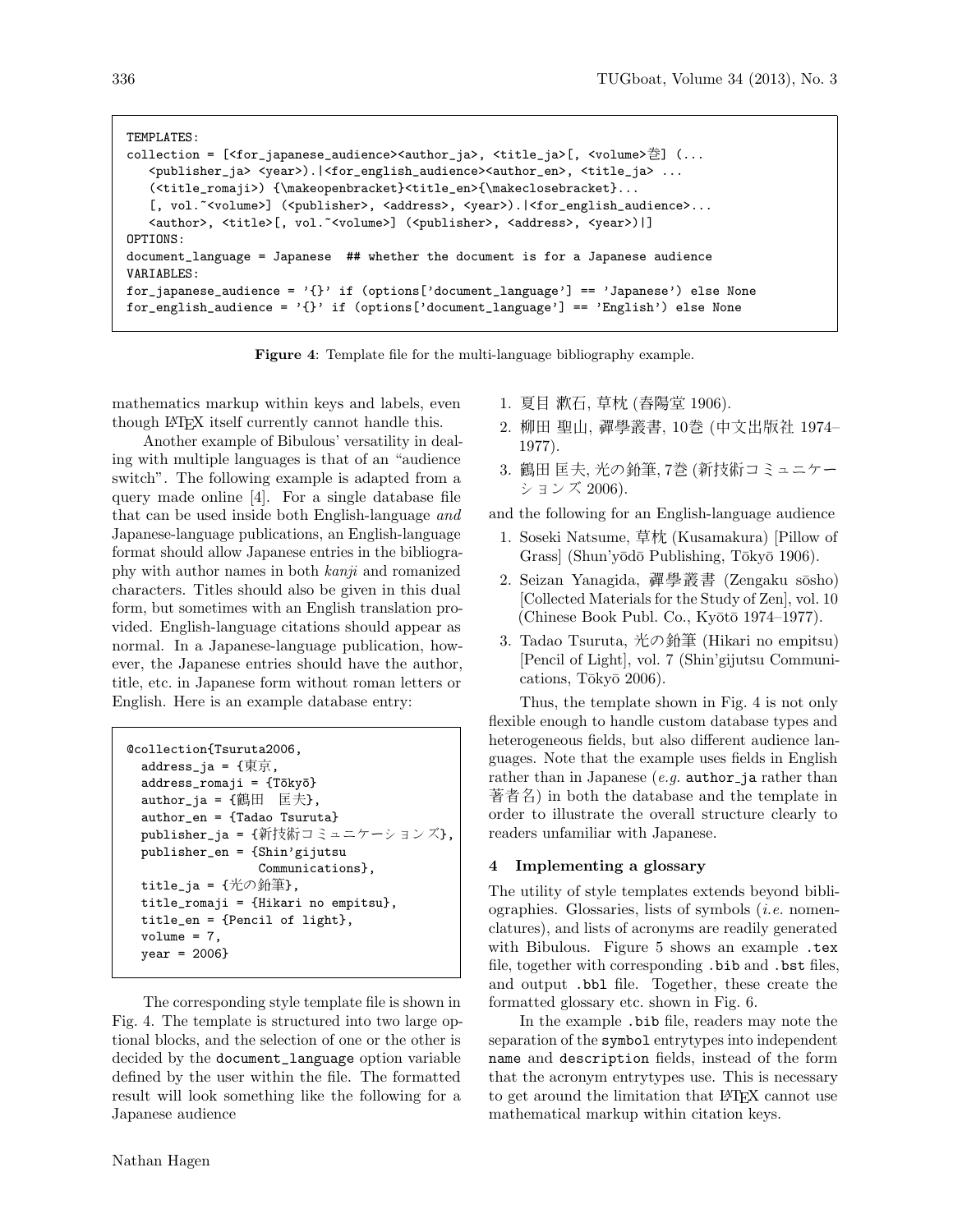```
- gloss.tex -
\documentclass{article}
\newcommand{\citename}[1]{#1%
   \protect\nocite{#1}}
\makeatletter
\renewcommand\@biblabel[1]{#1}
\renewenvironment{thebibliography}[1]
{\section*{\refname}%
   \list{}{\setlength\labelwidth{1.5cm}%
      \leftmargin\labelwidth
      \advance\leftmargin\labelsep
      \let\makelabel\descriptionlabel}}%
{\endlist}
\makeatother
\renewcommand\refname{Glossary, List of %
Symbols, and Nomenclature}
\begin{document}
While \citename{Tilt} aberration changes only
the magnification, \citename{SA} induces
image blur. Wavefront aberration is a
function of radial distance \cite{sym:rho}
and azimuthal angle \cite{sym:phi}. Of the
two aberrations, only \citename{SA} has an
effect on the \citename{PSF} and
\citename{MTF}.
\bibliographystyle{gloss}
\bibliography{gloss}
\end{document}
               = gloss.bst =TEMPLATES:
symbol = <description>.
gloss = <description>.
acronym = <description>
SPECIAL-TEMPLATES:
sortkey = <citekey>
citelabel = <name>
OPTIONS:
bibitemsep = 0pt
replace_newlines = True
                                                    @symbol{sym:phi,
                                                    name = "\$ \phi;
                                                    @gloss{SA,
                                                    @gloss{Tilt,
                                                    function"}
```
description = {Azimuthal angle.}} @symbol{sym:rho,  $name = "\$ rho\$", description = {Radial distance from the optical axis.}} name = {Spherical Aberration}, description = {The departure from an ideal spherical wavefront that increases quadratically with radial distance.}} name = {Tilt aberration}, description = {A linear departure from an ideal wavefront --- equivalent to a magnification error.}} @acronym{MTF = "Modulation Transfer @acronym{PSF = "Point Spread Function"}

- gloss.bib -

```
gloss.bbl
\begin{thebibliography}{6}
\setlength{\itemsep}{0pt}
\bibitem[MTF]{MTF}
Modulation Transfer function
\bibitem[PSF]{PSF}
Point Spread Function
\bibitem[Spherical Aberration]{SA}
The departure from an ideal spherical
wavefront that increases quadratically
with radial distance.
\bibitem[$\phi$]{sym:phi}
Azimuthal angle.
\bibitem[$\rho$]{sym:rho}
Radial distance from the optical axis.
\bibitem[Tilt aberration]{Tilt}
A linear departure from an ideal wavefront
--- equivalent to a magnification error.
```
Figure 5: The main tex file, style template (bst) file, bibliography database (bib) file, and resulting output (bbl) file for the glossary example.

Note that, because it is only a back-end engine, Bibulous by itself cannot split the glossary, list of acronyms, and list of symbols into three separate sections of the document. Doing so requires work by L<sup>A</sup>T<sub>E</sub>X itself, and thus requires changes to the front end. The example shown here provides

case\_sensitive\_field\_names = True

only a minimal amount of front-end work — defining the \citename{} command, as well as redefining the \biblabel command and the \thebibliography environment — to make the bibliography structure appear as a list of definitions.

\end{thebibliography}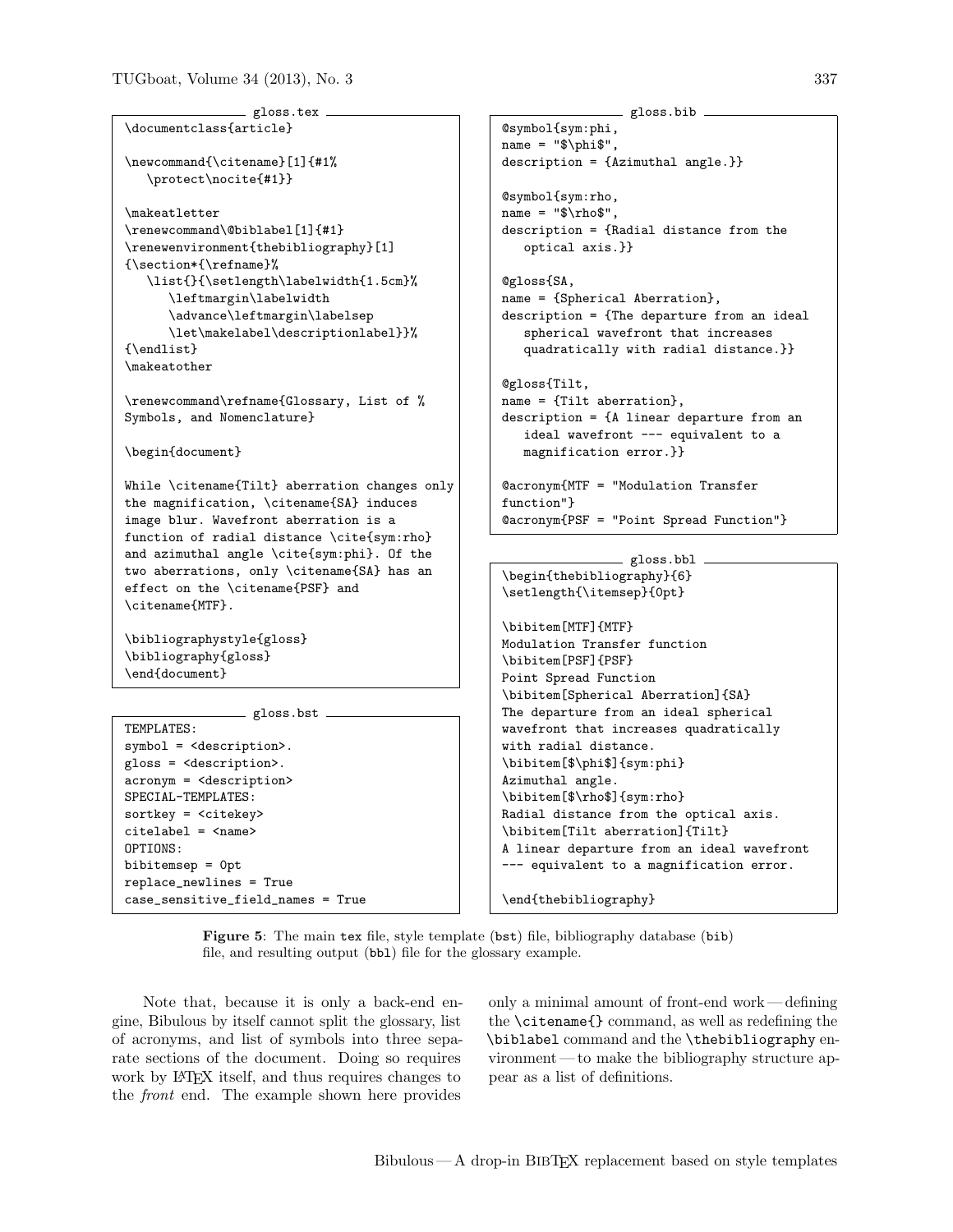# Glossary, List of Symbols, and Nomenclature

| MTF    | Modulation Transfer function                                                                                                      |  |  |  |  |
|--------|-----------------------------------------------------------------------------------------------------------------------------------|--|--|--|--|
| PSF    | Point Spread Function                                                                                                             |  |  |  |  |
|        | <b>Spherical Aberration</b> The departure from an ideal spherical wavefront that increases<br>quadratically with radial distance. |  |  |  |  |
| Φ      | Azimuthal angle.                                                                                                                  |  |  |  |  |
| $\rho$ | Radial distance from the optical axis.                                                                                            |  |  |  |  |
|        | <b>Tilt aberration</b> A linear departure from an ideal wavefront—equivalent to a magnification<br>error.                         |  |  |  |  |

Figure 6: The formatted glossary, list of symbols, and nomenclature (list of acronyms) for the inputs shown in Fig. 5. Note that the symbols  $\phi$  and  $\rho$  are sorted by citation key, which are sym:phi and sym:rho for the case shown here.

Table 1: Timing comparison for BIBTEX, Bibulous, and Biber, showing the amount of time required to generate a .bbl file for every entry in the given database.

|                                                  | Database size<br>$(\#$ citations) |                                                                                                                                                 |                  |  |
|--------------------------------------------------|-----------------------------------|-------------------------------------------------------------------------------------------------------------------------------------------------|------------------|--|
| Tool                                             | 100                               | 820                                                                                                                                             | 12000            |  |
| <b>BIBTFX</b><br><b>Bibulous</b><br><b>Biber</b> |                                   | $0.112 \sec 0.117 \sec 1.01 \sec$<br>$0.190 \,\text{sec} = 1.667 \,\text{sec}$<br>$1.115 \,\text{sec}$ $9.051 \,\text{sec}$ $17.5 \,\text{min}$ | $41 \text{ sec}$ |  |

### 5 Comparison with existing bibliography engines

Bibulous not only provides easy customization for users, but does so with minimal compromises in speed and without requiring a compiler for installing. It is written in Python and has no external dependencies (it requires only Python's standard library), making it highly portable and easy to install, since Python is widely available on all modern platforms. And although it is slower than BibTEX, it is considerably faster than Biber.

To demonstrate processing speeds, each of the three back-end processors were run on three bibliography databases inside Bibulous' regression testing suite: one containing 12 000 entries, another with 820 entries, and a third with 100 entries. Using a standard desktop computer, running all three processors on these databases produces the timing results shown in Table 1. While the comparison is not entirely fair, since Biber is doing more work (especially by building hash codes for every author in every entry), the results show that Biber's expanded capabilities have come at a significant sacrifice in speed.

Biblatex and Biber are quickly replacing BIBT<sub>EX</sub> as the standard tools of choice for LAT<sub>EX</sub> bibliogrationality that BibTEX does not: support for larger databases and non-English languages, internationalization, localization, multilingualism, and more. In order to specify a bibliography style, Biblatex uses a combination of keyword options that are set within the main .tex file to specify bibliography formats. A weakness of this approach is that a user must know a large set of keywords and how to combine these to generate a custom style. Learning how to format references can require reading and understanding a substantial volume of Biblatex's documentation. With style templates, however, even first-time users can see how to customize the layout without needing to consult documentation, so that entirely new styles can be written up in a matter of minutes. Beyond its use of templates, Bibulous has other important differences from BibTEX, including:

phy processors, as they provide much-needed func-

- 1. Bibulous converts LATEX-markup accented characters to Unicode prior to performing sort functions. That is, while BIBTFX will sort  $t\$ ^eete, t{\^e}te, and t{\^{e}}te all as tete but tête separately as  $t$ ête, Bibulous will sort all of these cases identically as t^ete. In addition, Bibulous automatically detects the user's default locale and sorts according to standard string collation algorithms.
- 2. Bibulous adds new options for formatting names inside .bib file entries, so that individual names are also allowed three or four comma delimiters. This gives users more freedom to control name layout.
- 3. Bibulous performs citation extraction by default— the relevant database entries from the main .bib files are extracted and placed together into a single (usually small) database. This speeds up program execution when operating with a large main database but a relatively